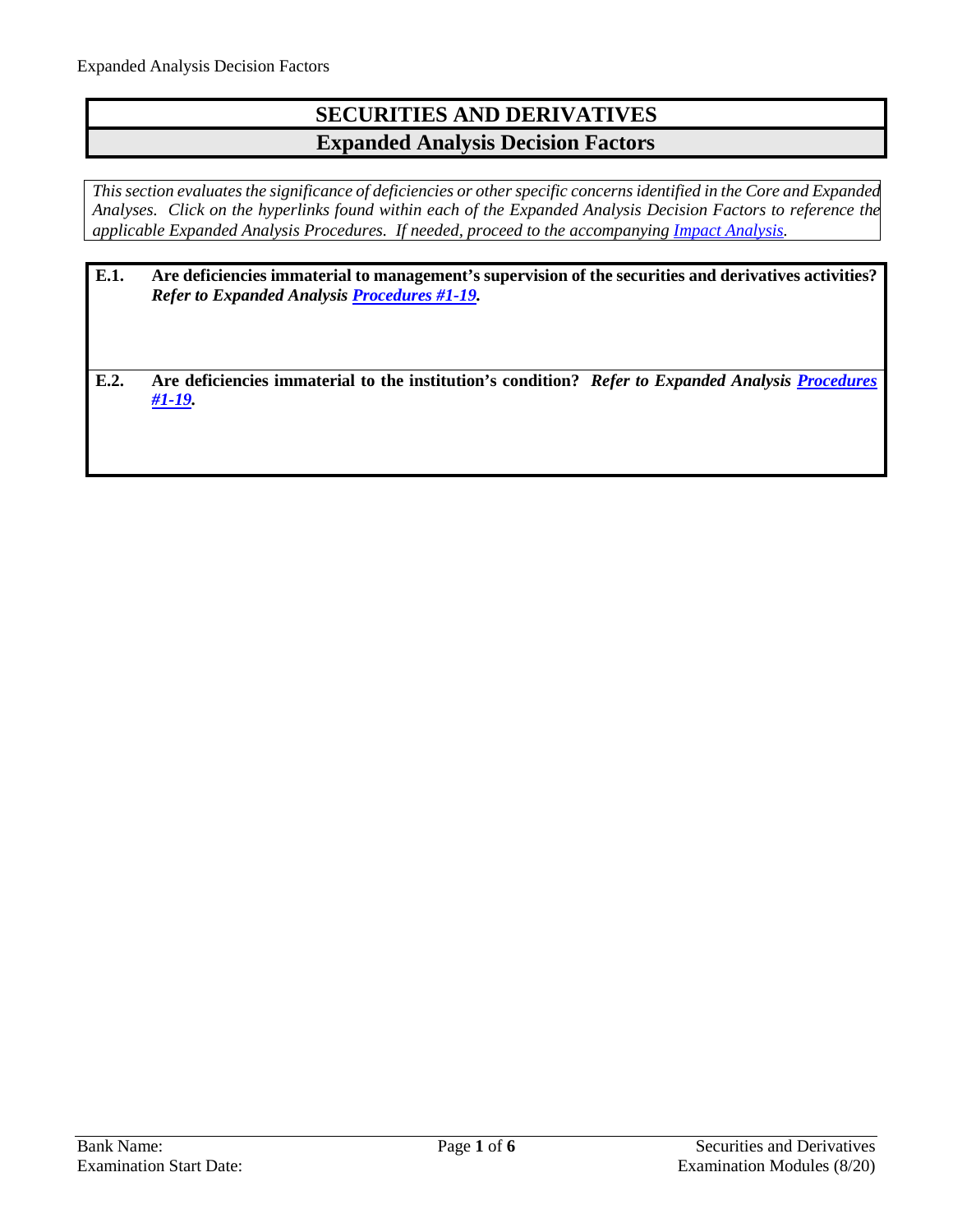## **SECURITIES AND DERIVATIVES EXAMINATION PROCEDURES Expanded Analysis Procedures**

*Generally, procedures used in the Expanded Analysis should target concerns identified in the Core Analysis and Decision Factors. The flexible procedures specified for the Core Analysis also apply to the Expanded Analysis.* 

### <span id="page-1-0"></span>**Policies, Procedures, and Risk Limits**

- **1. Investigate the reason(s) policy deficiencies identified in the Core Analysis exist. Discuss recommendations with management. Possible reasons for policy deficiencies may include:**
	- **Management overlooked these issues,**
	- **Management is unfamiliar with prudent guidelines and procedures, or**
	- **Management is unwilling to create or enhance policies and procedures.**
- **2. If poor compliance with internal policies or procedures exists, determine the reasons. Possible reasons may include:**
	- **Poor internal communication of policies and procedures or subsequent revisions to either,**
	- **Lack of awareness of policies or procedures,**
	- **Disregard for established policies or procedures,**
	- **Misunderstanding of policies or procedures, and**
	- **Change in the institution's investment strategy.**
- **3. Determine whether management recognizes and supports proper controls and monitoring consistent with the institution's policy guidelines. Determine whether proposed controls, if any, are reasonable.**

**Internal Controls**

**4. Determine whether the institution's operations staff is knowledgeable with respect to existing policies, procedures, and controls.** 

**5. When concerns with internal controls are identified in the core analysis, independently evaluate whether those internal control weaknesses may expose the bank to material risks.**

**6. Review a sample of trade tickets to assess whether purchase and sale prices are accurate.**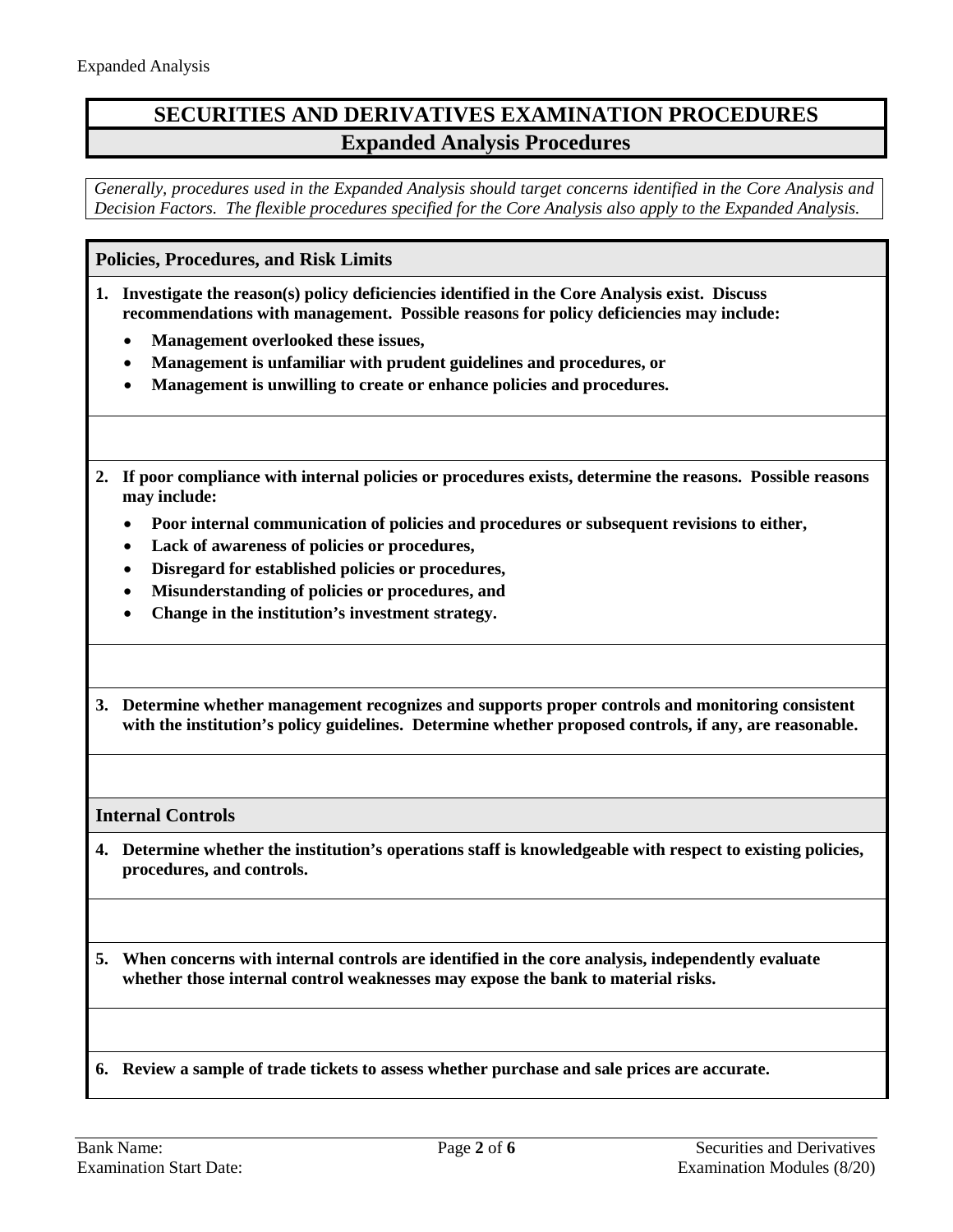**7. Confirm clearing account reconciliations.**

**8. Verify that confirmations are reconciled against trade tickets in a timely fashion.**

**9. Review a sample of general ledger tickets to assess the accuracy of entries.** 

**Audit or Independent Review**

**10. Assess any concerns regarding audit or independent review functions identified in the Core Analysis.**

### **Risk Identification, Measurement, and Reporting Systems**

#### **MARKET RISK**

- **11. Assess management's methods for measuring and forecasting market risk in the securities and derivatives portfolio(s). Consider whether:**
	- **The measurement methods are appropriate considering each instrument's or portfolio's cash flow characteristics.**
	- **Management's assumptions concerning factors such as interest rate shocks, prepayment forecasts, and current prices are reasonable and supported.**
- **12. If appropriate, request enhanced management analysis during the examination, and use this enhanced analysis to assess the institution's market risk relative to earnings, capital, and board-established risk limits.**

### **CREDIT RISK**

**13. Determine whether management's credit analysis demonstrates that the obligor has adequate capacity to meet its financial commitments with respect to the security for the projected life of the asset or exposure. Adequate capacity is evident when the probability of default is low and full and timely repayment of principal and interest is expected.**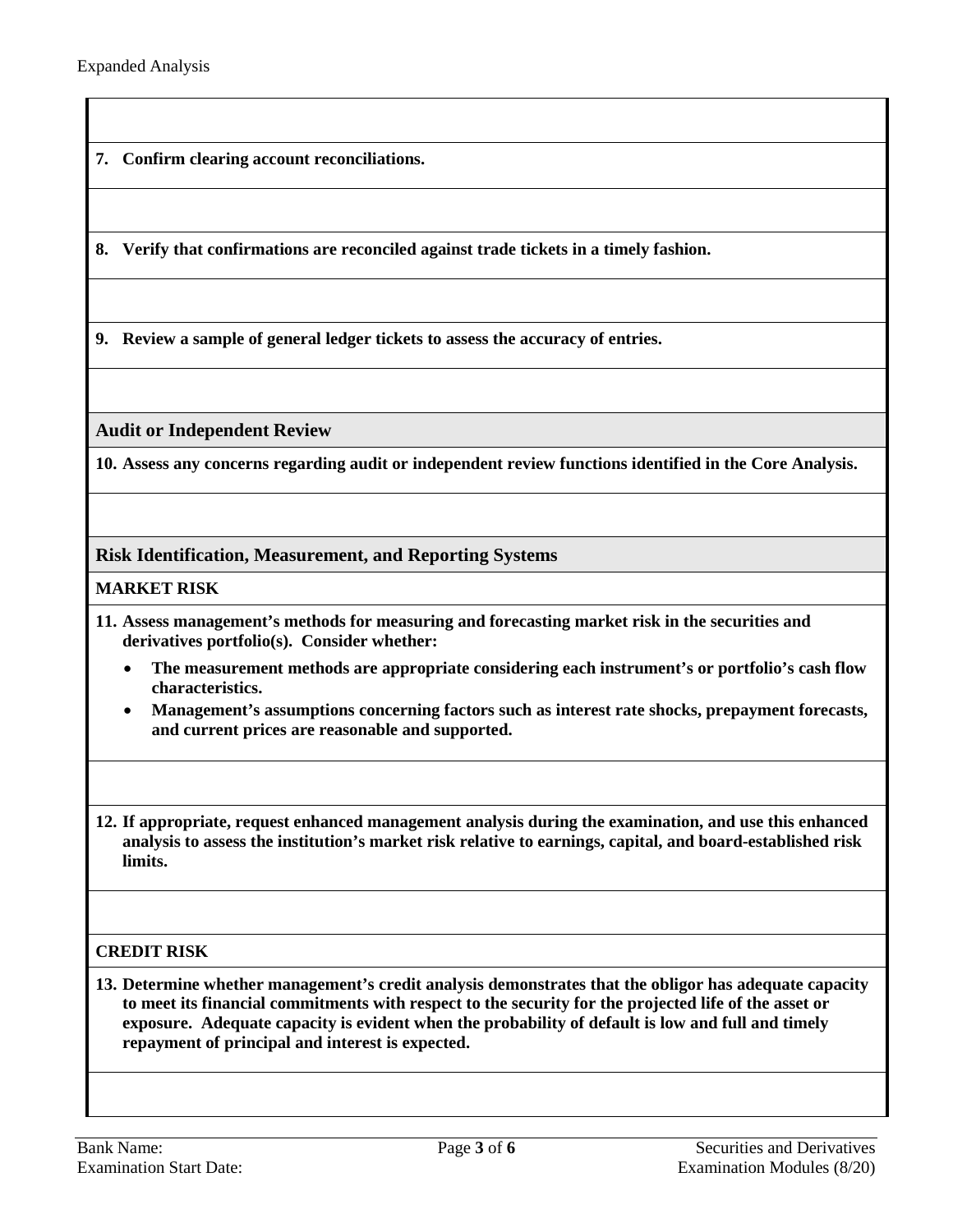**14. Assess credit risk from off-balance-sheet derivatives and perform credit analysis of all counterparties with whom management maintains material positions. Management typically maintains relevant financial information (e.g., annual reports, other SEC filings) on these counterparties.**

## **LIQUIDITY RISK**

**15. Verify management's price information.** 

- **Obtain independent prices on a sample of the portfolio. If in the Core Analysis, prices were obtained, expand the sample as appropriate.**
- **For instruments valued using a model, determine whether assumptions are supported appropriately by management. If management cannot provide support for the assumptions, or the assumptions appear unrealistic, request a revised valuation using appropriate assumptions.**

**16. Assess management's intentions and the institution's ability to hold instruments with significant depreciation.**

**17. To the extent the portfolio(s) includes material volumes of potentially illiquid instruments, verify that management's valuation methods appropriately consider liquidity risk under stressed scenarios.**

**18. Determine whether the portfolio(s) includes a significant volume of investments that potentially could not be sold at a price reflecting their expected economic value due to limited market depth or other unfavorable market conditions.**

**Board and Senior Management Oversight** 

#### **COMPLIANCE**

- **19. Identify the cause(s) of any compliance violations and identify the responsible party or parties. Consider the following factors:** 
	- **Lack of familiarity with laws or regulations,**
	- **Negligence,**
	- **Misinterpretation of laws or regulations, and**
	- **Willful disregard.**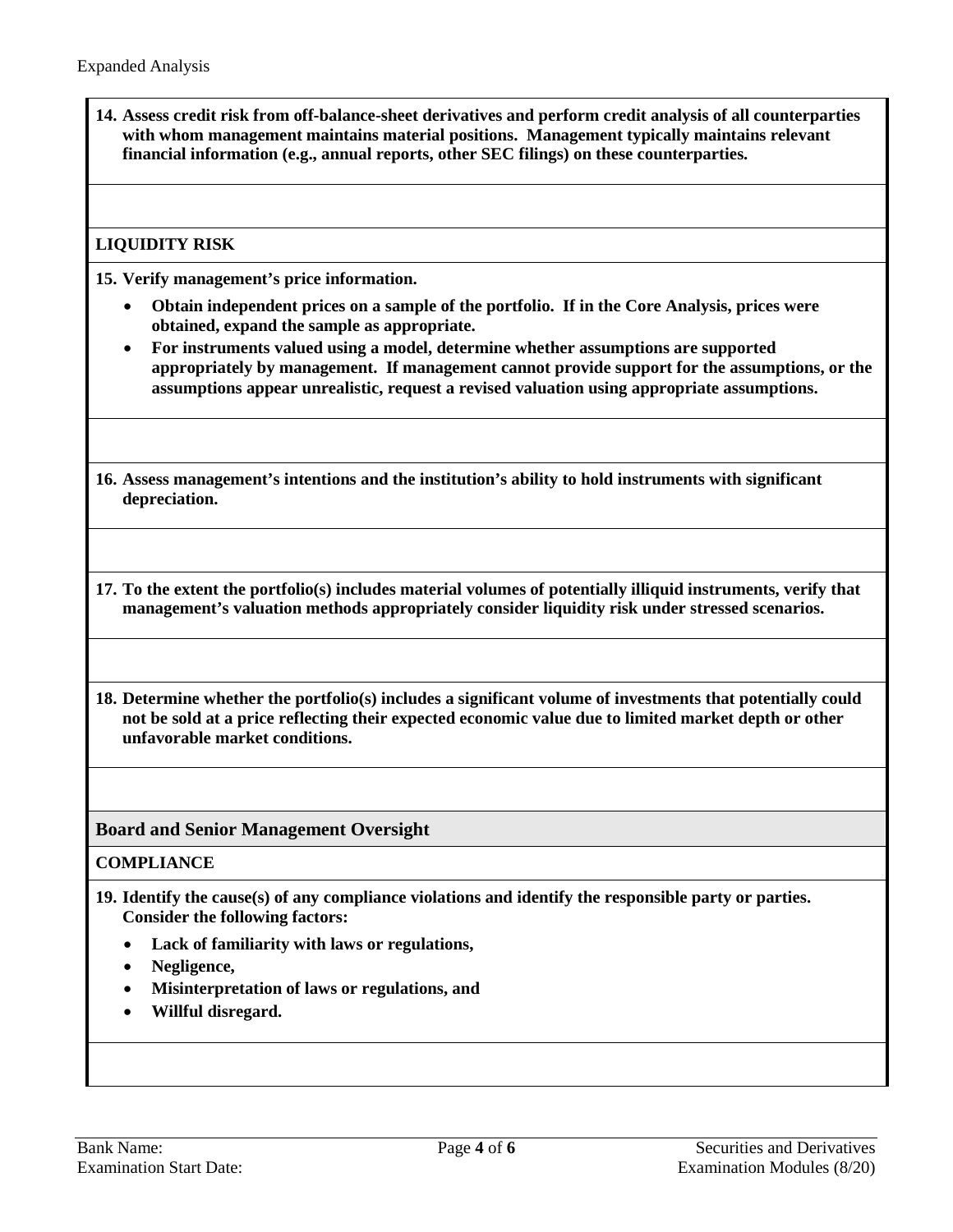**End of Expanded Analysis. If needed, Continue to [Impact Analysis.](#page-5-0)**